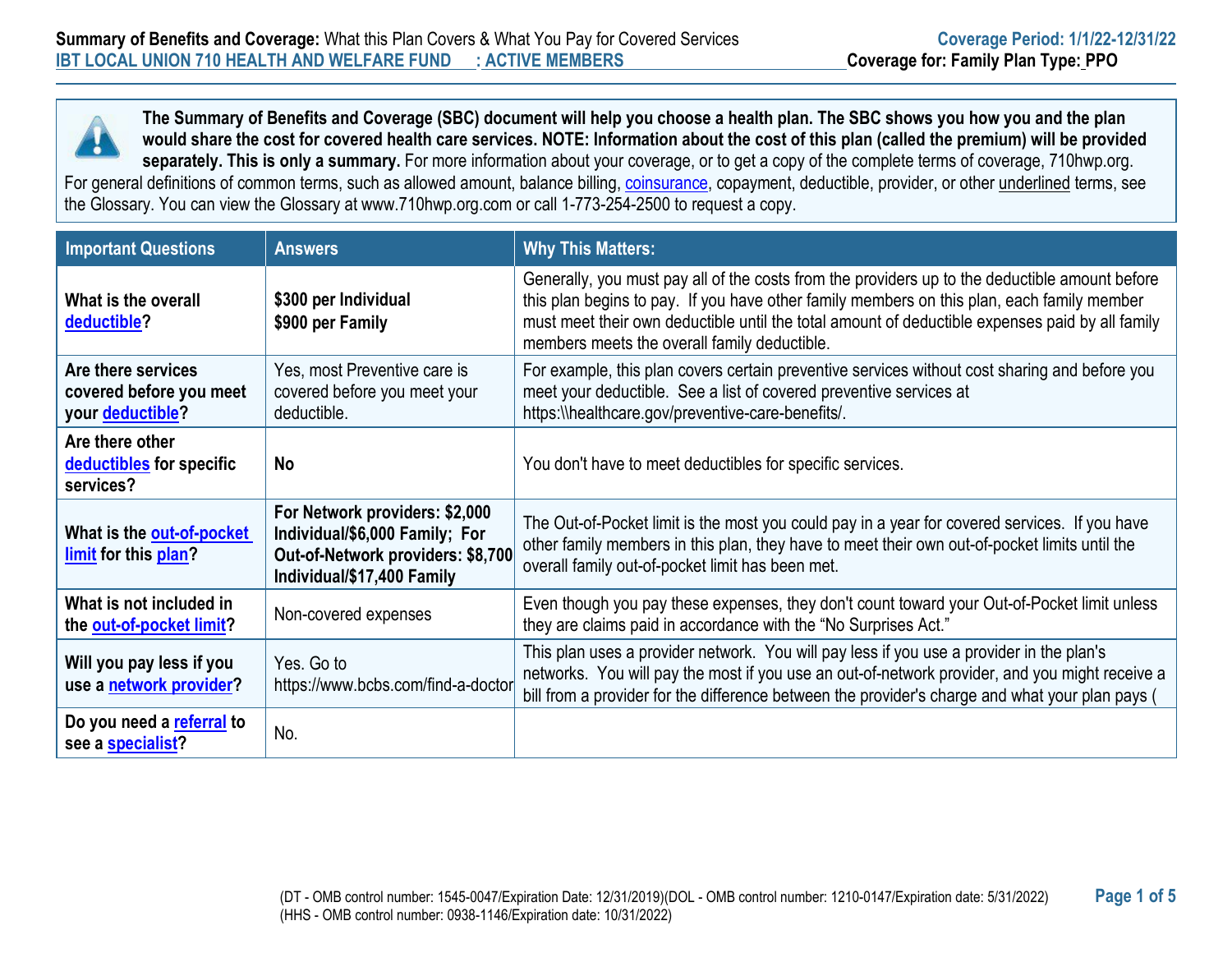All **[copayment](https://www.healthcare.gov/sbc-glossary/#copayment)** and **[coinsurance](https://www.healthcare.gov/sbc-glossary/#coinsurance)** costs shown in this chart are after your **[deductible](https://www.healthcare.gov/sbc-glossary/#deductible)** has been met, if a **[deductible](https://www.healthcare.gov/sbc-glossary/#deductible)** applies.  $\blacktriangle$ 

|                                                              |                                                     |                                                     | <b>What You Will Pay</b>                                  |                                                                             |
|--------------------------------------------------------------|-----------------------------------------------------|-----------------------------------------------------|-----------------------------------------------------------|-----------------------------------------------------------------------------|
| <b>Common Medical Event</b>                                  | <b>Services You May Need</b>                        | <b>Network Provider</b><br>(You will pay the least) | <b>Out-of-Network Provider</b><br>(You will pay the most) | <b>Limitations, Exceptions, &amp; Other</b><br><b>Important Information</b> |
| If you visit a health care<br>provider's office or<br>clinic | Primary care visit to treat an<br>injury or illness | 15% coinsurance;<br>deductible applies              | 25% coinsurance;<br>deductible applies                    |                                                                             |
|                                                              | <b>Specialist visit</b>                             | 15% coinsurance:<br>deductible applies              | 25% coinsurance:<br>deductible applies                    |                                                                             |
|                                                              | Preventive care/screening/<br>immunization          | no charge                                           | 25% coinsurance;<br>deductible applies                    |                                                                             |
|                                                              | Diagnostic test (x-ray, blood<br>work)              | 15% coinsurance;<br>deductible applies              | 25% coinsurance:<br>deductible applies                    |                                                                             |
| If you have a test                                           | Imaging (CT/PET scans,<br>MRI <sub>s</sub> )        | 15% coinsurance;<br>deductible applies              | 25% coinsurance:<br>deductible applies                    |                                                                             |
| If you need drugs to                                         | Generic drugs                                       | No charge                                           | No charge                                                 |                                                                             |
| treat your illness or<br>condition                           | Preferred brand drugs                               | 25% coinsurance                                     | 25% coinsurance                                           |                                                                             |
| More information about<br>prescription drug                  | Non-preferred brand drugs                           | 45% coinsurance                                     | 45% coinsurance                                           |                                                                             |
| coverage is available at<br>www.Savrx.com                    | <b>Specialty drugs</b>                              | 25% co-insurance max<br>of \$200 per script         | not covered                                               |                                                                             |
| If you have outpatient                                       | Facility fee (e.g., ambulatory<br>surgery center)   | 5% coinsurance;<br>deductible applies               | 20% coinsurance;<br>deductible applies                    |                                                                             |
| surgery                                                      | Physician/surgeon fees                              | 5% coinsurance;<br>deductible applies               | 20% coinsurance:<br>deductible applies                    |                                                                             |
|                                                              | <b>Emergency room care</b>                          | 15% coinsurance;<br>deductible applies              | 15% coinsurance;<br>deductible applies*                   |                                                                             |
| If you need immediate<br>medical attention                   | <b>Emergency medical</b><br>transportation          | 15% coinsurance;<br>deductible applies              | 15% coinsurance;<br>deductible applies*                   |                                                                             |
|                                                              | <b>Urgent care</b>                                  | 15% coinsurance;<br>deductible applies              | 15% coinsurance;<br>deductible applies*                   |                                                                             |
| If you have a hospital                                       | Facility fee (e.g., hospital<br>room)               | 5% coinsurance;<br>deductible applies               | 20% coinsurance:<br>deductible applies*                   |                                                                             |
| stay                                                         | Physician/surgeon fees                              | 5% coinsurance;<br>deductible applies               | 20% coinsurance:<br>deductible applies*                   |                                                                             |

\*For more information about limitations and exceptions, see the [plan](https://www.healthcare.gov/sbc-glossary/#plan) or policy document at https://710hwp.org/app/uploads/2018/03/2018-Health-and-Welfarespd.pdf. Also, for Emergency Services in an Out-of-Network Provider or Ancillary Services from a Non-Network Provider in a Network facility, you are responsible only for the Network Copayment and Coinsurance. **Page 2 of 5**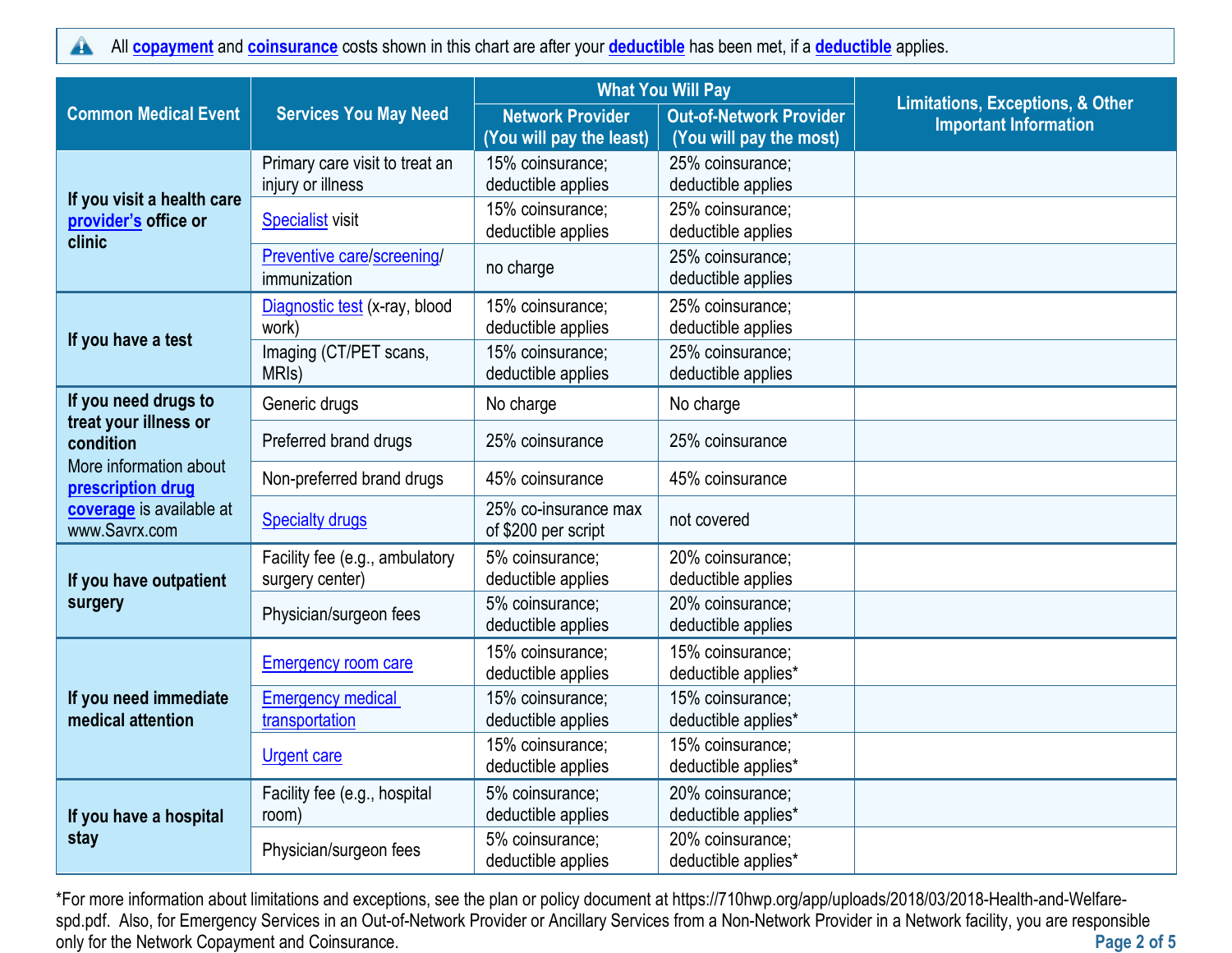|                                           | <b>What You Will Pay</b>                     |                                                     |                                                           | <b>Limitations, Exceptions, &amp; Other</b>                                                                             |
|-------------------------------------------|----------------------------------------------|-----------------------------------------------------|-----------------------------------------------------------|-------------------------------------------------------------------------------------------------------------------------|
| <b>Common Medical Event</b>               | <b>Services You May Need</b>                 | <b>Network Provider</b><br>(You will pay the least) | <b>Out-of-Network Provider</b><br>(You will pay the most) | <b>Important Information</b>                                                                                            |
| If you need mental<br>health, behavioral  | <b>Outpatient services</b>                   | 15% coinsurance;<br>deductible applies              | 25% coinsurance;<br>deductible applies                    |                                                                                                                         |
| health, or substance<br>abuse services    | Inpatient services                           | 5% coinsurance:<br>deductible applies               | 20% coinsurance:<br>deductible applies                    |                                                                                                                         |
| If you are pregnant                       | Office visits                                | 15% coinsurance;<br>deductible applies              | 25% coinsurance:<br>deductible applies                    |                                                                                                                         |
|                                           | Childbirth/delivery<br>professional services | 5% coinsurance:<br>deductible applies               | 20% coinsurance;<br>deductible applies                    |                                                                                                                         |
|                                           | Childbirth/delivery facility<br>services     | 5% coinsurance:<br>deductible applies               | 20% coinsurance:<br>deductible applies                    |                                                                                                                         |
| If you need help<br>recovering or have    | Home health care                             | 15% coinsurance:<br>deductible applies              | 25% coinsurance:<br>deductible applies                    |                                                                                                                         |
|                                           | <b>Rehabilitation services</b>               | 15% coinsurance:<br>deductible applies              | 25% coinsurance:<br>deductible applies                    |                                                                                                                         |
|                                           | <b>Habilitation services</b>                 | 15% coinsurance:<br>deductible applies              | 25% coinsurance:<br>deductible applies                    |                                                                                                                         |
| other special health<br>needs             | Skilled nursing care                         | 15% coinsurance:<br>deductible applies              | 25% coinsurance;<br>deductible applies                    |                                                                                                                         |
|                                           | Durable medical equipment                    | 15% coinsurance;<br>deductible applies              | 25% coinsurance;<br>deductible applies                    | \$15,000 max payment per calendar year,<br>excludes vehicle and home modifications,<br>exercise, and bathroom equipment |
|                                           | <b>Hospice services</b>                      | 15% coinsurance;<br>deductible applies              | 25% coinsurance;<br>deductible applies                    |                                                                                                                         |
|                                           | Children's eye exam                          | paid in full                                        | \$40                                                      | VSP (800) 877-7195<br>vsp.com                                                                                           |
| If your child needs<br>dental or eye care | Children's glasses                           | up to \$150                                         |                                                           |                                                                                                                         |
|                                           | Children's dental check-up                   | 20% coinsurance                                     | 30% coinsurance                                           |                                                                                                                         |

#### **Excluded Services & Other Covered Services:**

**Services Your [Plan](https://www.healthcare.gov/sbc-glossary/#plan) Generally Does NOT Cover (Check your policy or [plan](https://www.healthcare.gov/sbc-glossary/#plan) document for more information and a list of any other [excluded services.](https://www.healthcare.gov/sbc-glossary/#excluded-services))**

• Cosmetic surgery • **Cosmetic surgery** • **•** 

**Other Covered Services (Limitations may apply to these services. This isn't a complete list. Please see your [plan](https://www.healthcare.gov/sbc-glossary/#plan) document.)**

• Hearing Aids • •

\*For more information about limitations and exceptions, see the [plan](https://www.healthcare.gov/sbc-glossary/#plan) or policy document at https://710hwp.org/app/uploads/2018/03/2018-Health-and-Welfarespd.pdf. Also, for Emergency Services in an Out-of-Network Provider or Ancillary Services from a Non-Network Provider in a Network facility, you are responsible only for the Network Copayment and Coinsurance. **Page 3 of 5**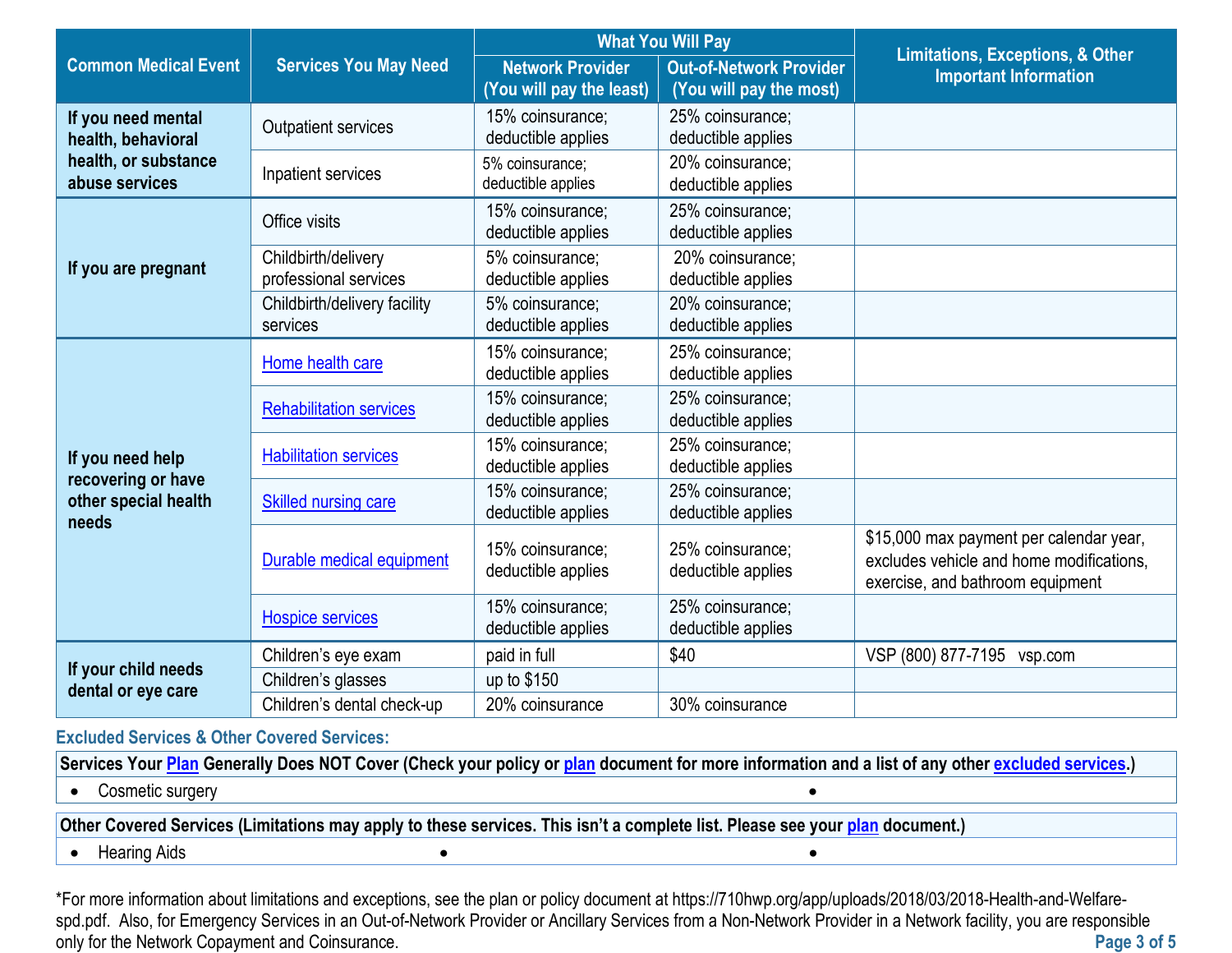Your Rights to Continue Coverage: There are agencies that can help if you want to continue your coverage after it ends. The contact information for those agencies is: [insert State, HHS, DOL, and/or other applicable agency contact information]. Other coverage options may be available to you, too, including buying individual insurance coverage through the [Health Insurance](https://www.healthcare.gov/sbc-glossary/#health-insurance) [Marketplace.](https://www.healthcare.gov/sbc-glossary/#marketplace) For more information about the [Marketplace,](https://www.healthcare.gov/sbc-glossary/#marketplace) visit www.HealthCare.gov or call 1-800-318- 2596.

Your Grievance and Appeals Rights: There are agencies that can help if you have a complaint against you[r plan](https://www.healthcare.gov/sbc-glossary/#plan) for a denial of a [claim.](https://www.healthcare.gov/sbc-glossary/#claim) This complaint is called a [grievance](https://www.healthcare.gov/sbc-glossary/#grievance) or [appeal.](https://www.healthcare.gov/sbc-glossary/#appeal) For more information about your rights, look at the explanation of benefits you will receive for that medica[l claim.](https://www.healthcare.gov/sbc-glossary/#claim) Your [plan](https://www.healthcare.gov/sbc-glossary/#plan) documents also provide complete information on how to submit a [claim,](https://www.healthcare.gov/sbc-glossary/#claim) [appeal,](https://www.healthcare.gov/sbc-glossary/#appeal) or a [grievance](https://www.healthcare.gov/sbc-glossary/#grievance) for any reason to your [plan.](https://www.healthcare.gov/sbc-glossary/#plan) For more information about your rights, this notice, or assistance, contact: [insert applicable contact information from instructions].

## **Does this plan provide Minimum Essential Coverage?[Yes**

[Minimum Essential Coverage](https://www.healthcare.gov/sbc-glossary/#minimum-essential-coverage) generally includes [plans,](https://www.healthcare.gov/sbc-glossary/#plan) [health insurance](https://www.healthcare.gov/sbc-glossary/#health-insurance) available through the [Marketplace](https://www.healthcare.gov/sbc-glossary/#marketplace) or other individual market policies, Medicare, Medicaid, CHIP, TRICARE, and certain other coverage. If you are eligible for certain types of [Minimum Essential Coverage,](https://www.healthcare.gov/sbc-glossary/#minimum-essential-coverage) you may not be eligible for the [premium tax credit.](https://www.healthcare.gov/sbc-glossary/#premium-tax-credits)

### **Does this plan meet the Minimum Value Standards? Yes**

If your [plan](https://www.healthcare.gov/sbc-glossary/#plan) doesn't meet the [Minimum Value Standards,](https://www.healthcare.gov/sbc-glossary/#minimum-value-standard) you may be eligible for a [premium tax credit](https://www.healthcare.gov/sbc-glossary/#premium-tax-credits) to help you pay for a plan through the [Marketplace.](https://www.healthcare.gov/sbc-glossary/#marketplace)

*To see examples of how this [plan](https://www.healthcare.gov/sbc-glossary/#plan) might cover costs for a sample medical situation, see the next section.*

PRA Disclosure Statement: According to the Paperwork Reduction Act of 1995, no persons are required to respond to a collection of information unless it displays a valid OMB control number. The valid OMB control number for this information collection is **0938-1146**. The time required to complete this information collection is estimated to average **0.08** hours per response, including the time to review instructions, search existing data resources, gather the data needed, and complete and review the information collection. If you have comments concerning the accuracy of the time estimate(s) or suggestions for improving this form, please write to: CMS, 7500 Security Boulevard, Attn: PRA Reports Clearance Officer, Mail Stop C4-26-05, Baltimore, Maryland 21244-1850.

\*For more information about limitations and exceptions, see the [plan](https://www.healthcare.gov/sbc-glossary/#plan) or policy document at https://710hwp.org/app/uploads/2018/03/2018-Health-and-Welfarespd.pdf. Also, for Emergency Services in an Out-of-Network Provider or Ancillary Services from a Non-Network Provider in a Network facility, you are responsible only for the Network Copayment and Coinsurance. **Page 4 of 5**